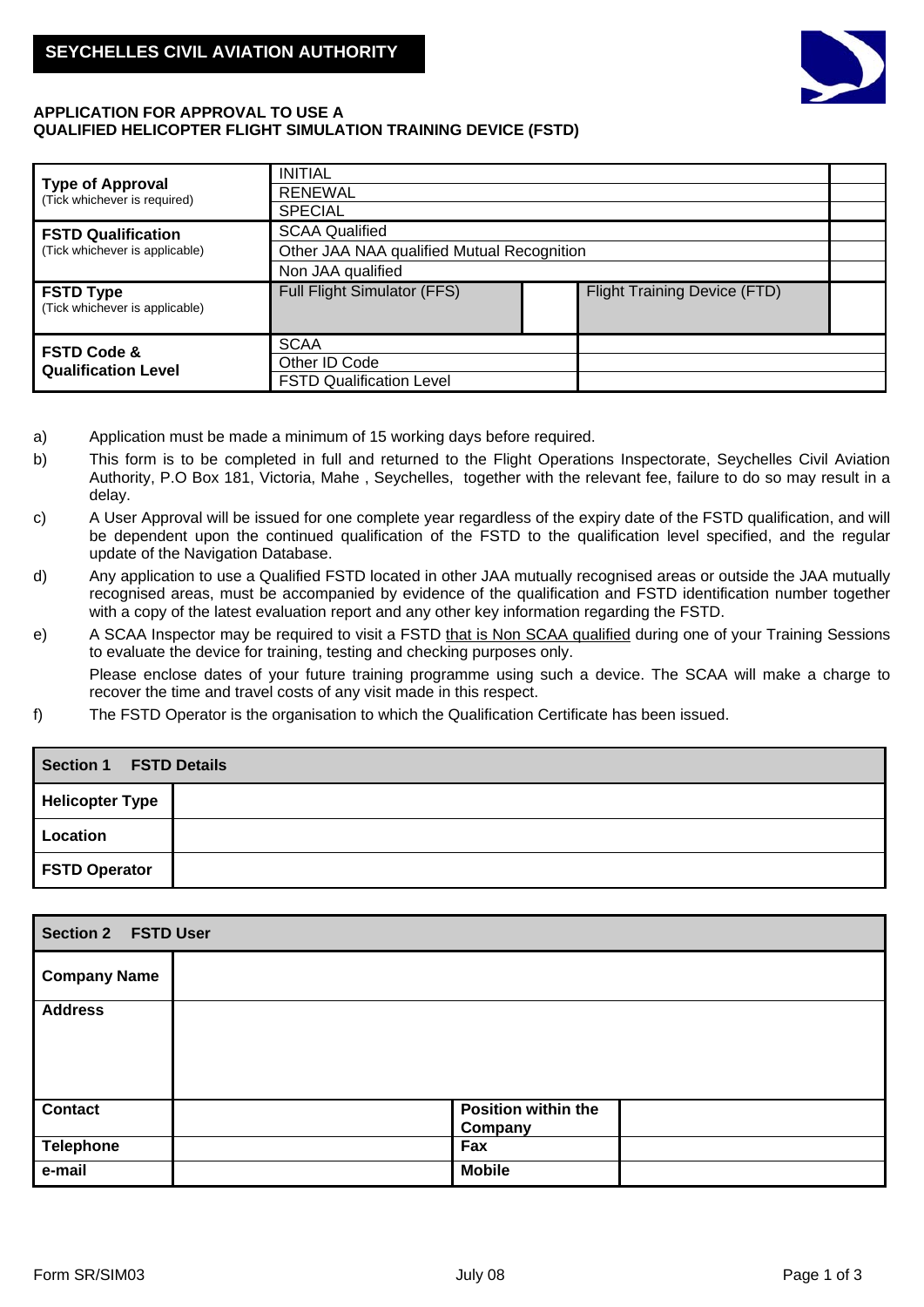|    | <b>Section 3 Required Information</b>                                                                                                                                     |       |        |  |
|----|---------------------------------------------------------------------------------------------------------------------------------------------------------------------------|-------|--------|--|
|    | <b>3.1</b> For what purposes do you require the Approval? (Tick whichever is appropriate)                                                                                 |       |        |  |
| a) | Licence Skill Test (LST MPH) and Licence Proficiency Checks (LPC MPH) in accordance with JAR-FCL 1<br>(Flight Crew Licensing Requirements - Helicopters) Subparts C to I. |       |        |  |
| b) | Operator Proficiency Checks (OPC) in accordance with JAR-OPS 3 (Helicopters) Subpart N 1.945 and<br>1.965.                                                                |       |        |  |
| C) | Recent Experience in accordance with JAR-FCL 2 (Flight Crew Licensing Requirements - Helicopters)<br>Subpart A 1.026 and JAR-OPS 3 (Helicopters) Subpart N 1.970.         |       |        |  |
|    | d) LVO training and testing to Category (delete N/A).                                                                                                                     | CAT I | CAT II |  |
|    | 3.2 How often will you use the FSTD?                                                                                                                                      |       |        |  |
|    | 3.3 With effect from when?                                                                                                                                                |       |        |  |
|    | 3.4 If applicable, dates when a SCAA Inspector may<br>accompany a training session.                                                                                       |       |        |  |

## **Section 4 Declaration by the Applicant**

It is an offence to make, with intent to deceive, any false representations for the purpose of procuring the grant, issue, renewal or variation of any certificate, licence, approval, permission or other document. Persons doing so render themselves liable and subject to prosecution under the current applicable regulation.

- **4.1** I understand that an Approval may be granted in accordance with the Air Navigation Order and the relevant JAR-STD (or JAR-FSTD), JAR-FCL and JAR-OPS for the purposes of training, testing and checking flight crew only.
- **4.2** I have read items A) to G) above and confirm that the relevant documentation (if applicable) is enclosed with this application.
- **4.3** I certify that the details I have given on this form are correct and complete. I agree to pay all fees notified by the SCAA in accordance with the SCAA Scheme of Charges as published in the Air Navigation Fees Regulation.

*Note: All fees are on the SCAA website [www.scaa.sc](http://www.scaa.sc/) under Safety Regulation then Legislation & Publication.*

| Applicant's<br>Signature            | Name<br>(Block Capitals) |  |
|-------------------------------------|--------------------------|--|
| Position within the<br>Organisation | Date of Signing          |  |

| <b>FOR OFFICIAL USE ONLY:</b> |  |                  |        |                    |
|-------------------------------|--|------------------|--------|--------------------|
| <b>Date Received</b>          |  | <b>Fee Taken</b> | YES/NO | <b>Receipt No.</b> |
|                               |  |                  |        |                    |
|                               |  |                  |        |                    |
|                               |  |                  |        |                    |
|                               |  |                  |        |                    |
|                               |  |                  |        |                    |